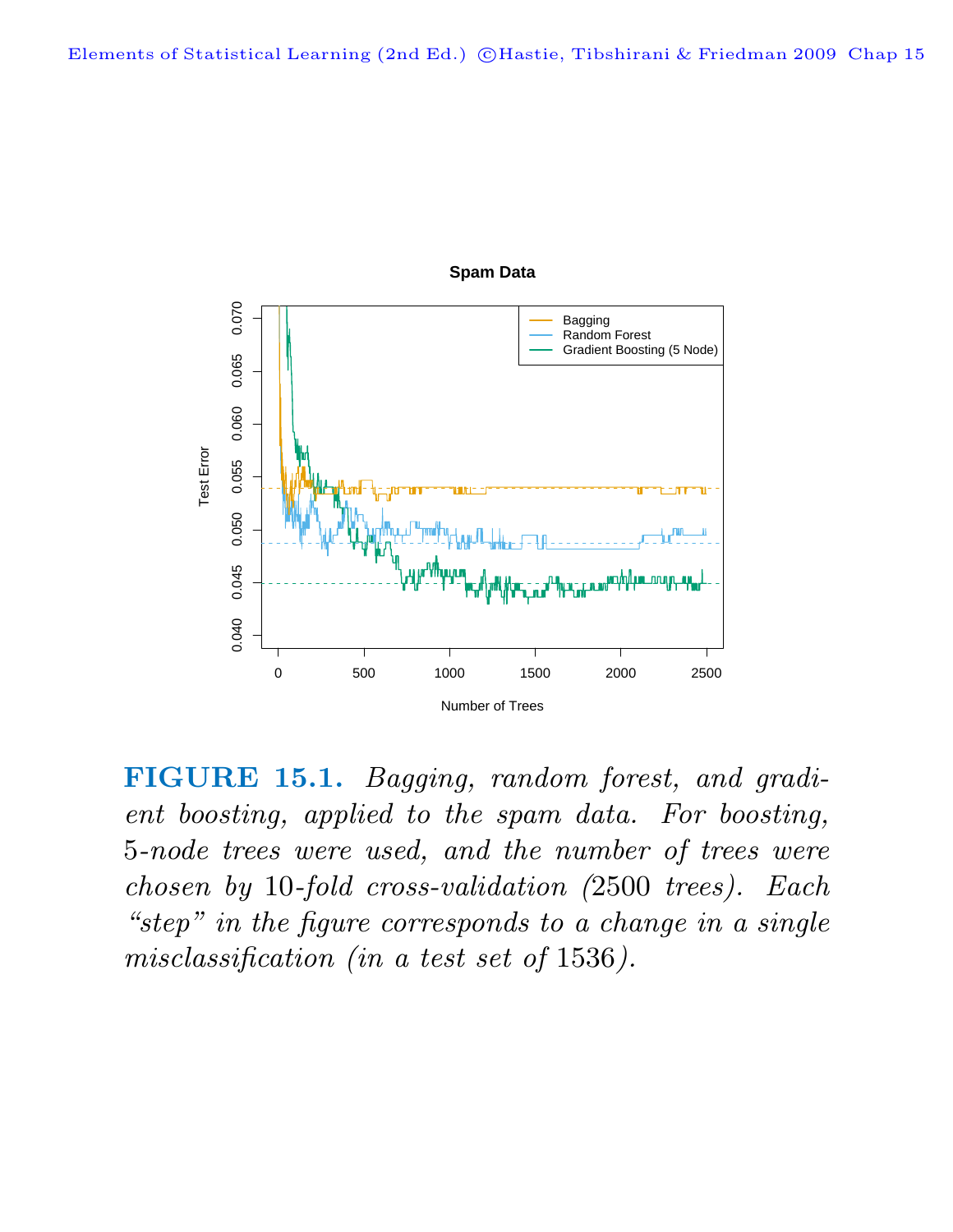

**Nested Spheres**

**FIGURE 15.2.** The results of 50 simulations from the "nested spheres" model in  $\mathbb{R}^{10}$ . The Bayes decision boundary is the surface of a sphere (additive). "RF-3" refers to a random forest with  $m = 3$ , and "GBM-6" a gradient boosted model with interaction order six; similarly for "RF-1" and "GBM-1." The training sets were of size 2000, and the test sets 10, 000.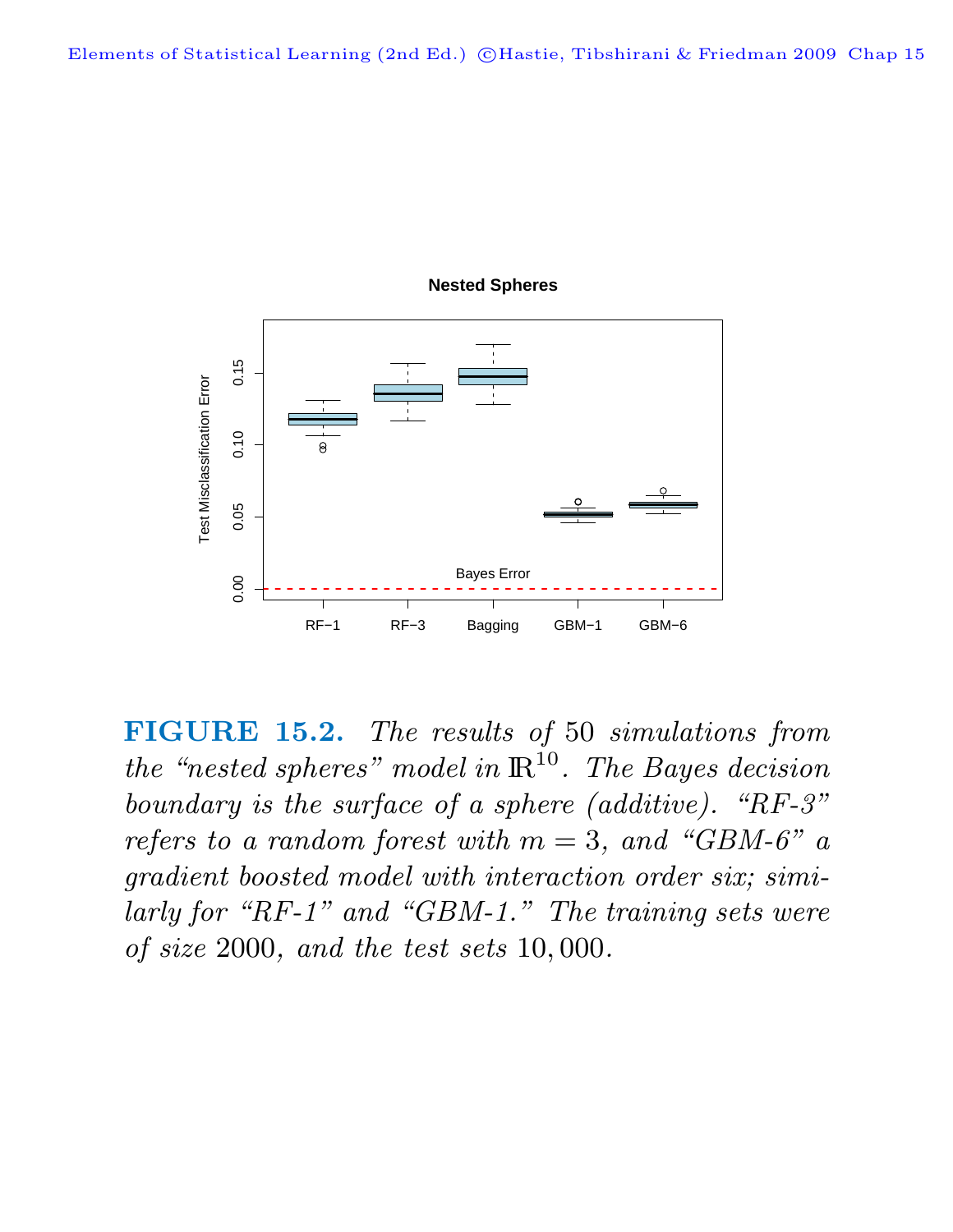

## **California Housing Data**

**FIGURE 15.3.** Random forests compared to gradient boosting on the California housing data. The curves represent mean absolute error on the test data as a function of the number of trees in the models. Two random forests are shown, with  $m = 2$  and  $m = 6$ . The two gradient boosted models use a shrinkage parameter  $\nu = 0.05$  in (10.41), and have interaction depths of 4 and 6. The boosted models outperform random forests.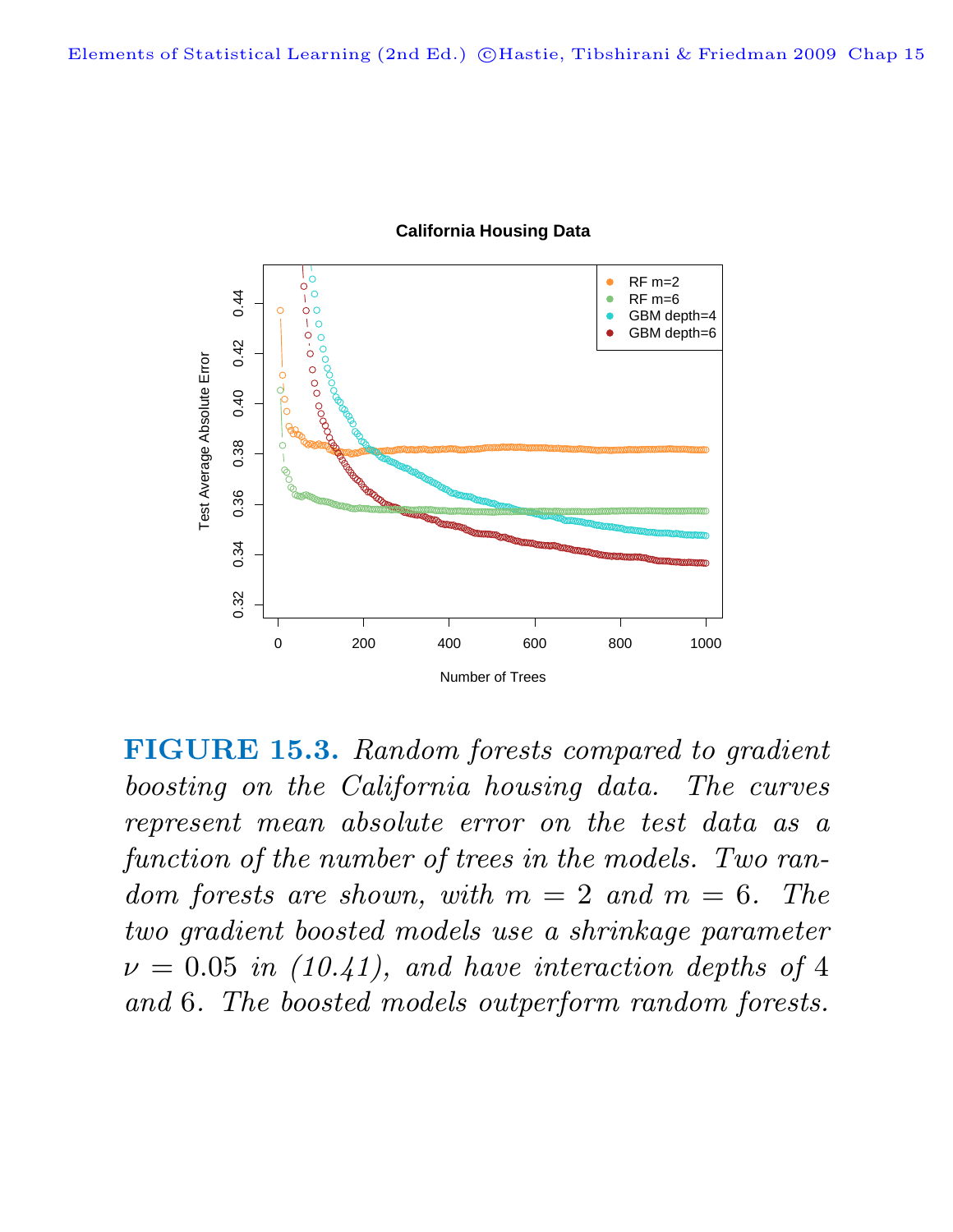

FIGURE 15.4. OOB error computed on the spam training data, compared to the test error computed on the test set.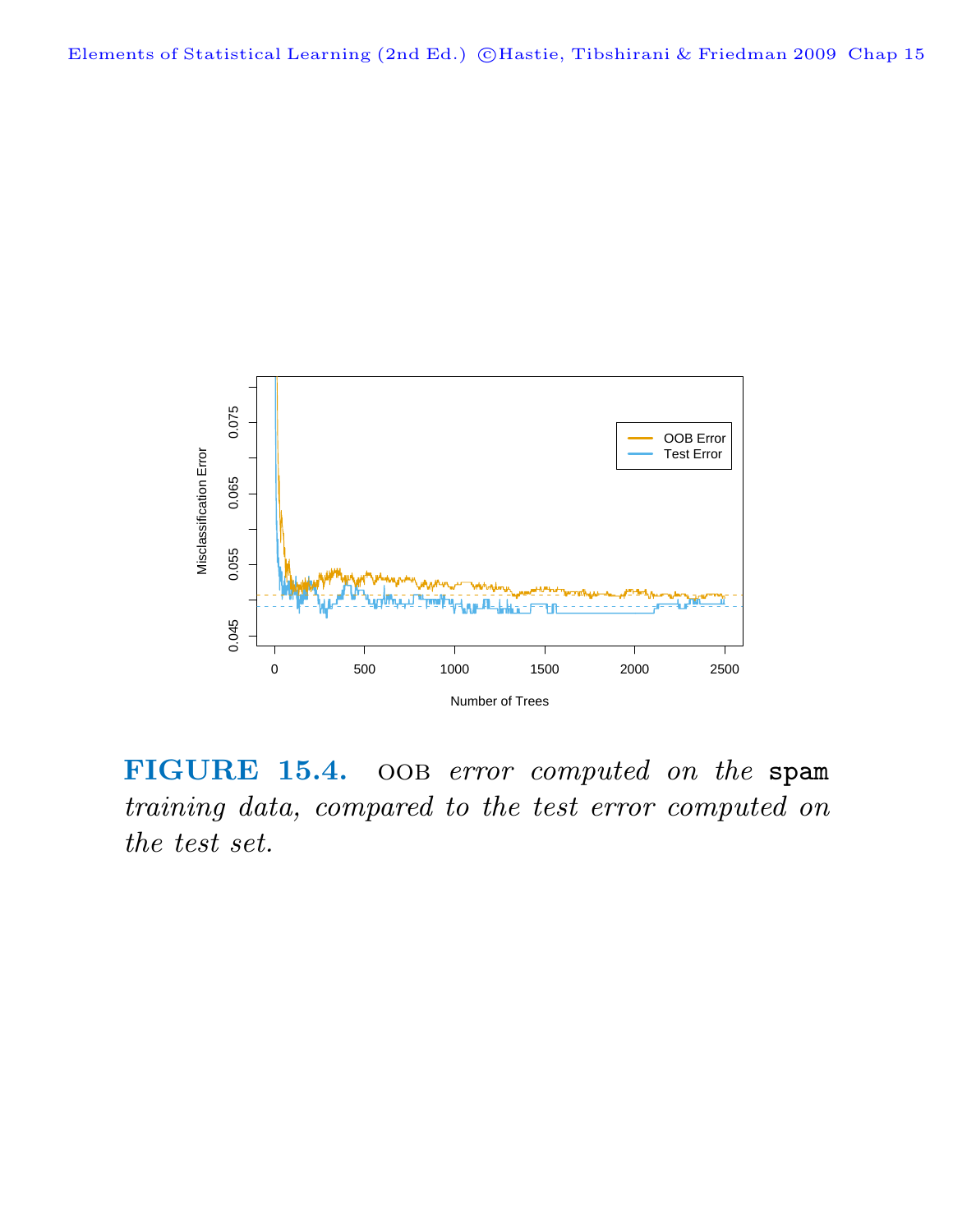

**FIGURE 15.5.** Variable importance plots for a classification random forest grown on the spam data. The left plot bases the importance on the Gini splitting index, as in gradient boosting. The rankings compare well with the rankings produced by gradient boosting (Figure 10.6 on page 316). The right plot uses oob randomization to compute variable importances, and tends to spread the importances more uniformly.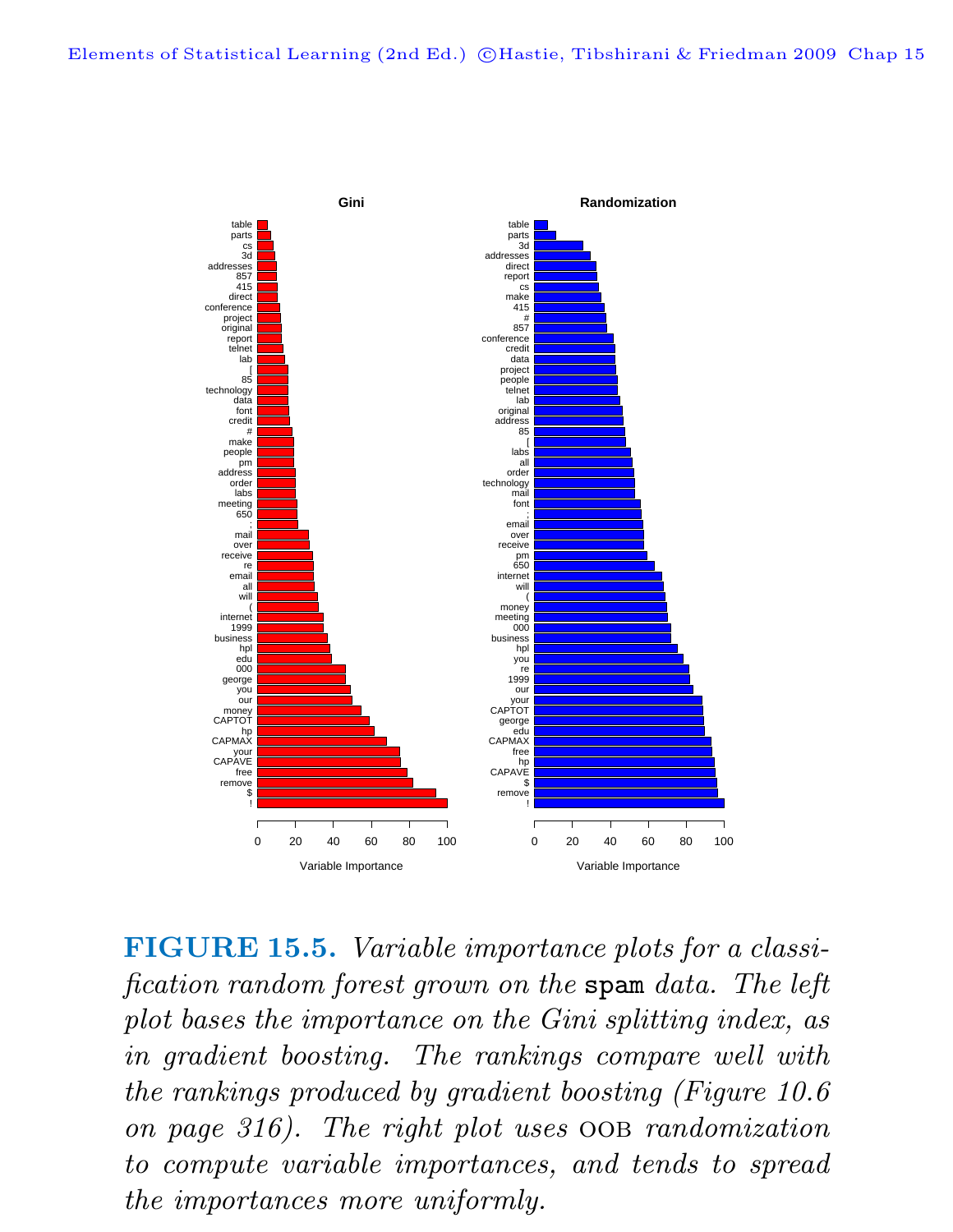

**FIGURE 15.6.** (Left): Proximity plot for a random forest classifier grown to the mixture data. (Right): Decision boundary and training data for random forest on mixture data. Six points have been identified in each plot.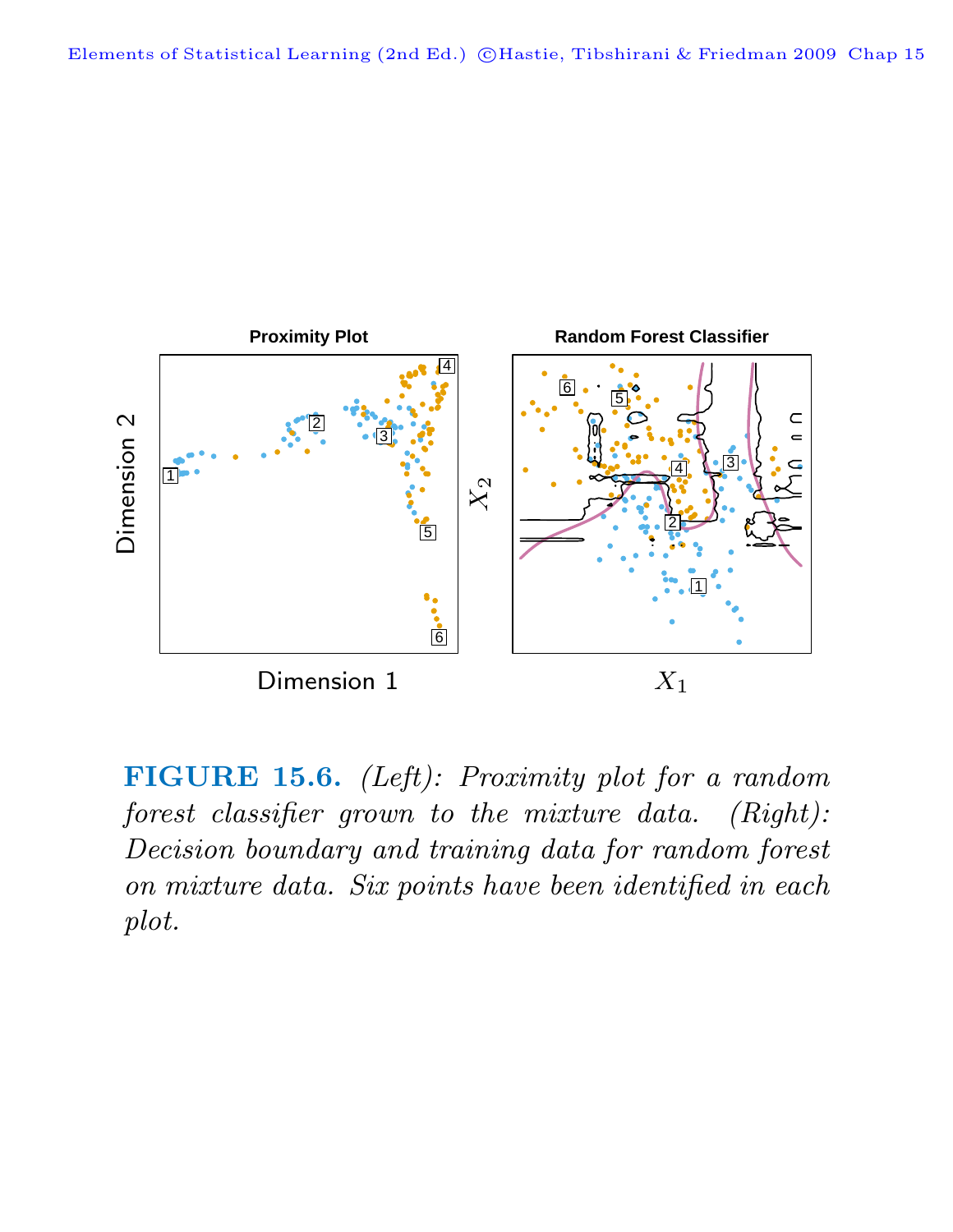

**FIGURE 15.7.** A comparison of random forests and gradient boosting on problems with increasing numbers of noise variables. In each case the true decision boundary depends on two variables, and an increasing number of noise variables are included. Random forests uses its default value  $m = \sqrt{p}$ . At the top of each pair is the probability that one of the relevant variables is chosen at any split. The results are based on 50 simulations for each pair, with a training sample of 300, and a test sample of 500.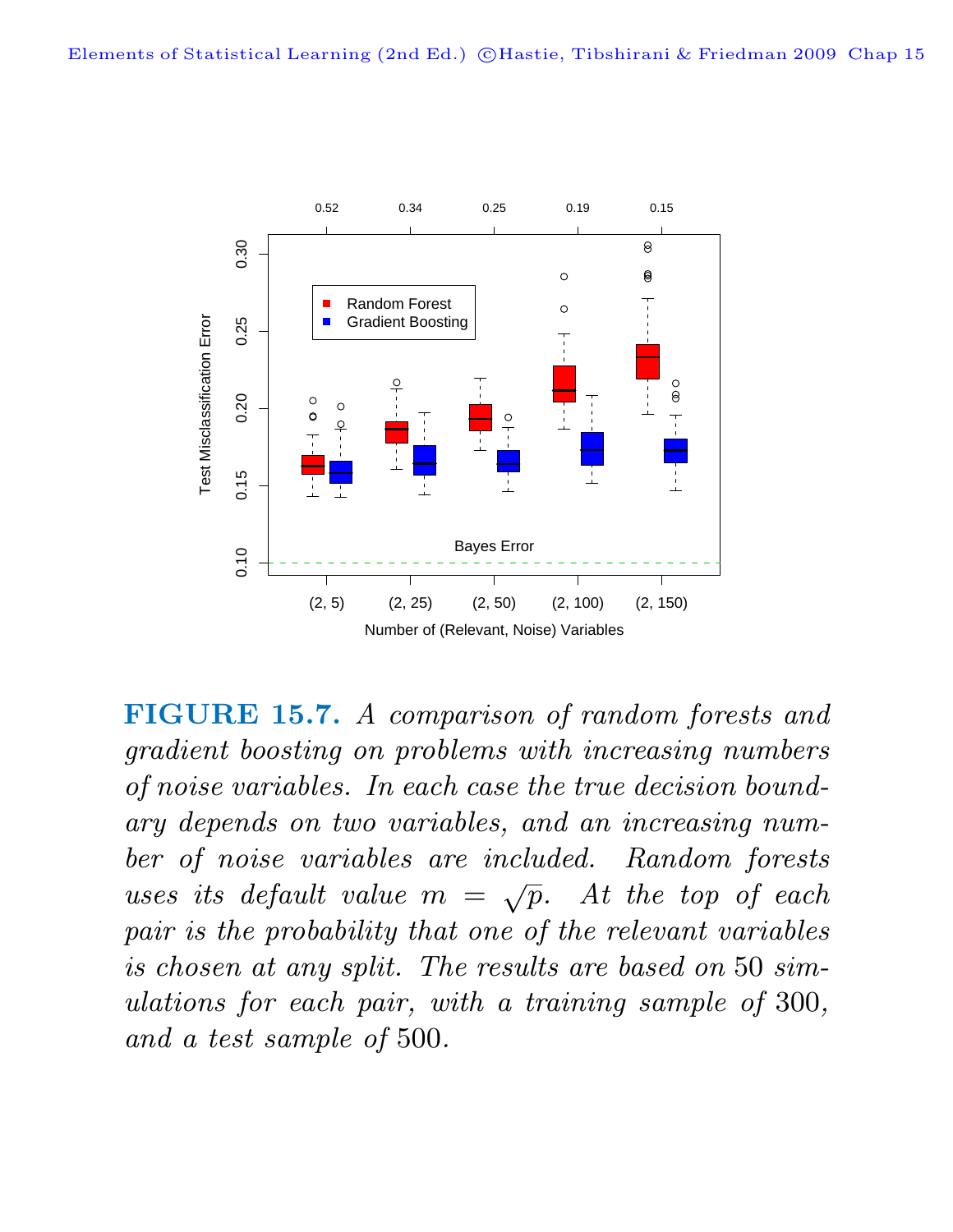

**FIGURE 15.8.** The effect of tree size on the error in random forest regression. In this example, the true surface was additive in two of the 12 variables, plus additive unit-variance Gaussian noise. Tree depth is controlled here by the minimum node size; the smaller the minimum node size, the deeper the trees.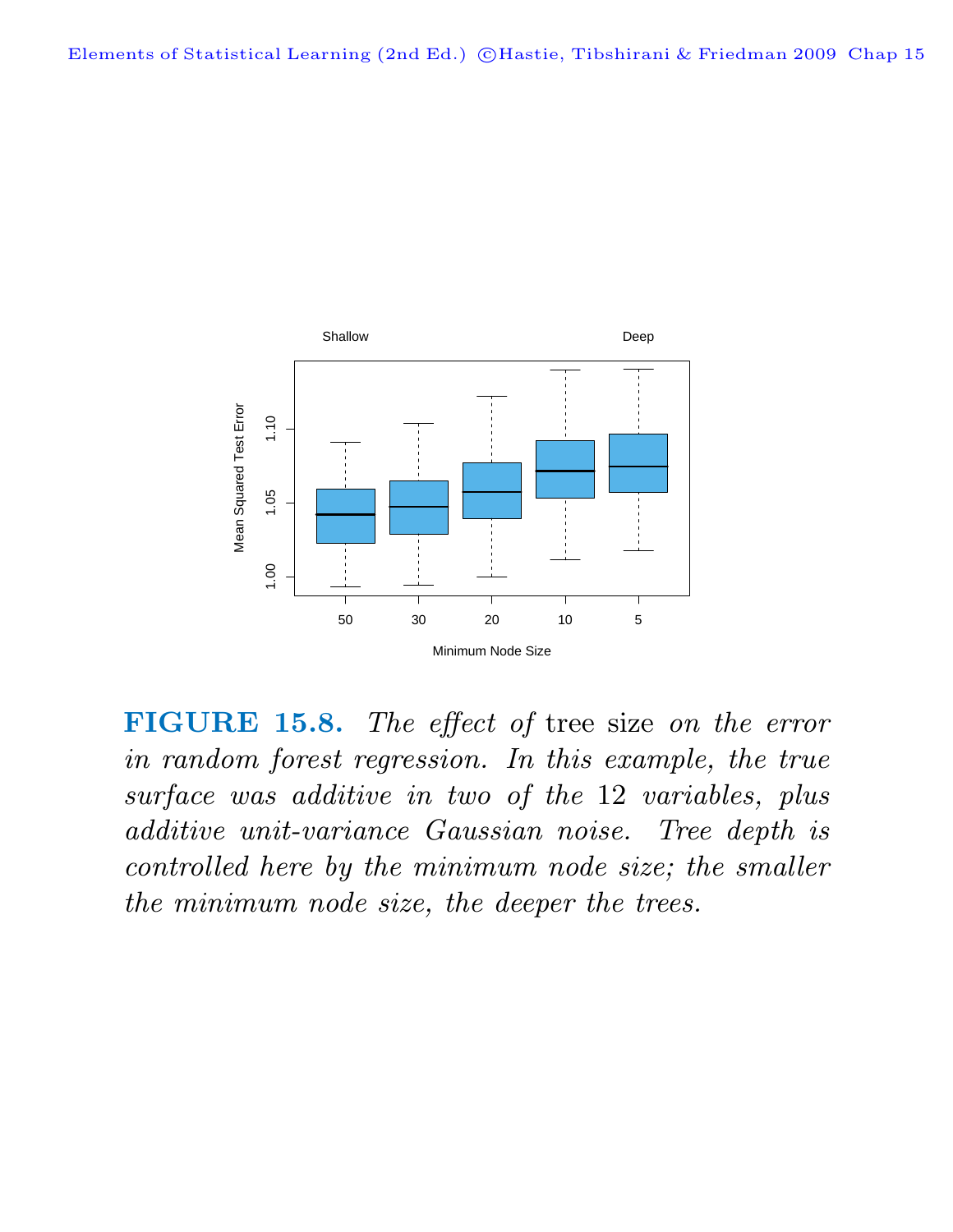

**FIGURE 15.9.** Correlations between pairs of trees drawn by a random-forest regression algorithm, as a

function of m. The boxplots represent the correlations at 600 randomly chosen prediction points x.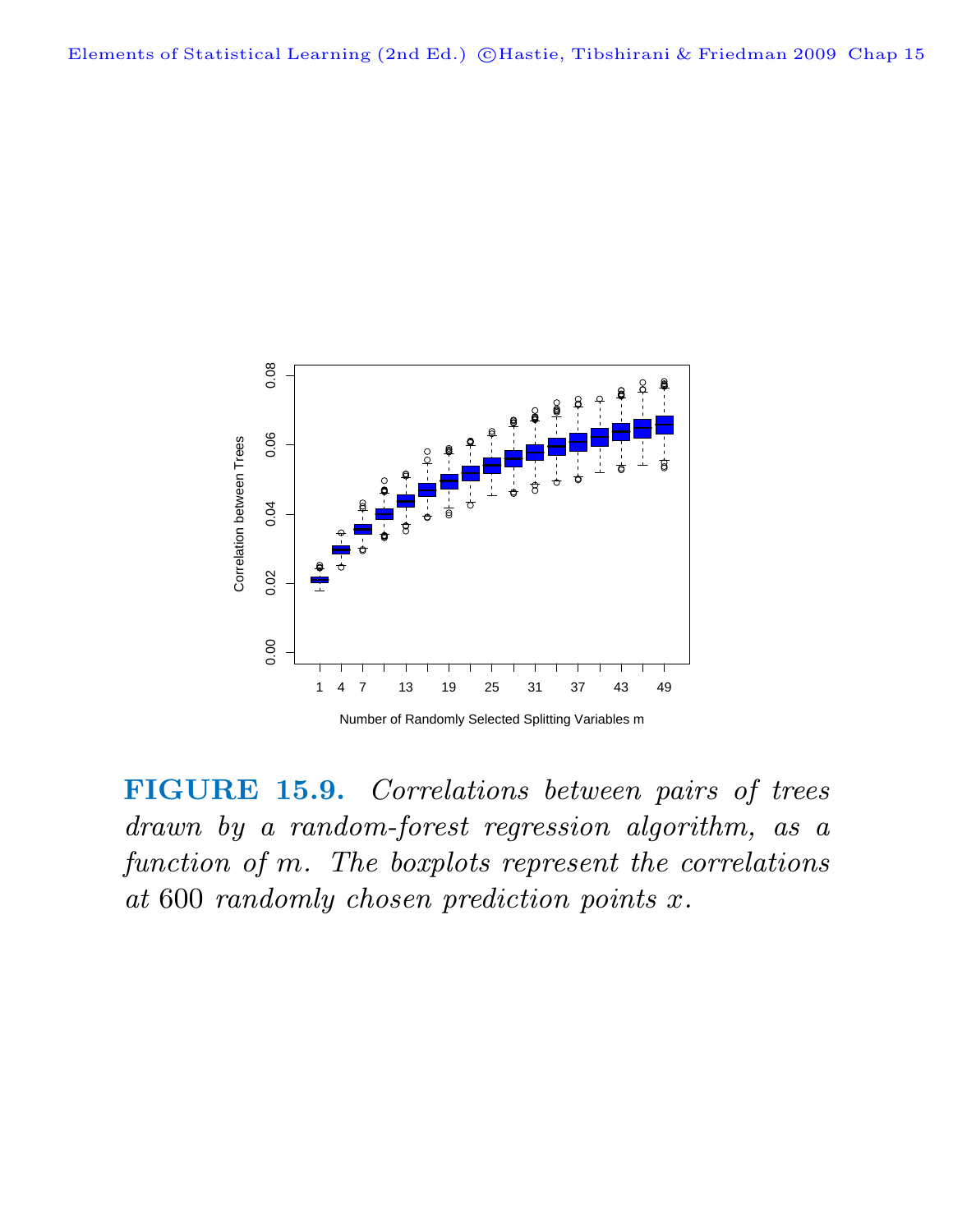

**FIGURE 15.10.** Simulation results. The left panel shows the average variance of a single random forest tree, as a function of m. "Within **Z**" refers to the average within-sample contribution to the variance, resulting from the bootstrap sampling and split-variable sampling (17.9). "Total" includes the sampling variability of **Z**. The horizontal line is the average variance of a single fully grown tree (without bootstrap sampling). The right panel shows the average mean-squared error, squared bias and variance of the ensemble, as a function of m. Note that the variance axis is on the right (same scale, different level). The horizontal line is the average squared-bias of a fully grown tree.